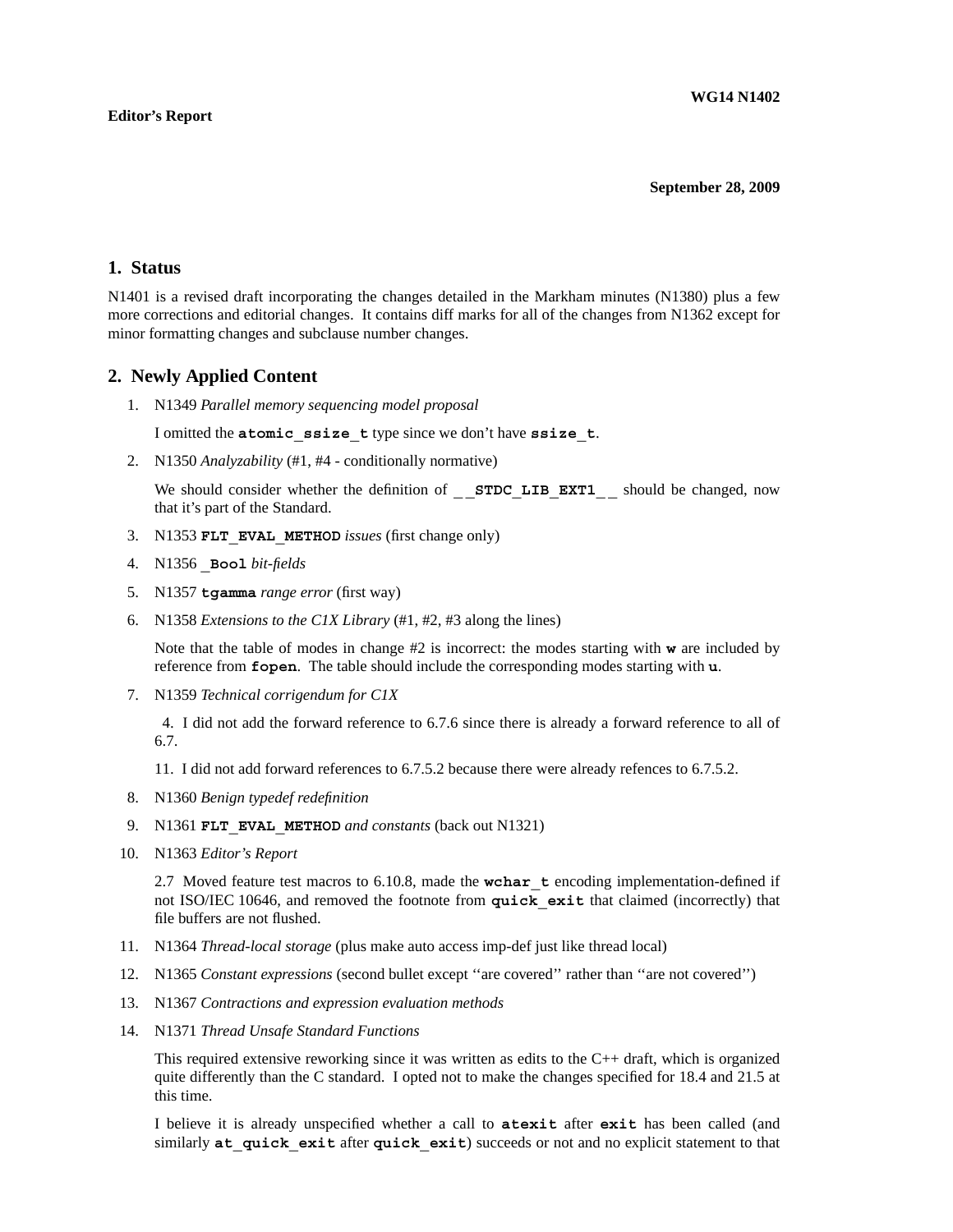effect is necessary. (The committee may disagree.)

I intend to make the changes specified in 21.5, but require some additional time to ensure they are made correctly in the context of the C standard.

- 15. N1372 *Threads for the C Standard Library*
- 16. N1373 *Wording improvements for* **mblen***,* **mbtowc***, and* **c16rtomb**

For the last two changes, I opted to make changes along the lines suggested to the containing clauses rather than specifically to the **bmtowc** and **c16rtomb** functions so that similar functions would be covered, too.

- 17. N1376 *Adding pole error to math library functions*
- 18. N1377 *xxx***\_DECIMAL\_DIG** macros for **<float.h>**

Also added to Annex E.

Is the requirement that the implementation's values be greater or equal to the examplars correct for these values?

- 19. N1380 *Minutes for Markham, March/April 2009* (4.29 WG14 Mail 11572)
- 20. N1381 **memset\_s()** *to clear memory, without fear of removal*

Since this was written as a bounds-checking function, I added it to Annex K with the others.

21. N1382 **FLT\_EVAL\_METHOD** *and return*

#### **3. Previously Applied Content**

- 1. N1252 *A finer-grained specification of sequencing*
- 2. N1282 *Clarification of Expressions*
- 3. N1285 *Extending the lifetime of temporary objects* (factored approach)
- 4. N1300 *Draft minutes for April 2008* 9.19 *N1271*
- 5. N1310 *Requiring* **signed char** *to have no padding bits*
- 6. N1311 *Initializing static or external variables*
- 7. N1316 *Conversion between pointers and floating types*
- 8. N1319 *Adding* **EPOLE** *to math library functions* (modulo change in minutes N1346)
- 9. N1320 *Integrating C89 Defect Report 25 into C1x* (modulo N1346)
- 10. N1321 *Split* **FLT\_EVAL\_METHOD** *into operations and constants* (modulo N1346) [subsequently removed by N1361]
- 11. N1326 *Adding TR 19769 to the C Standard Library*
- 12. N1327 *Abandoning a Process (adding* **quick\_exit** *and* **at\_quick\_exit***)* (modulo N1346)
- 13. N1330 *Static Assertions* (modulo N1346)
- 14. N1338 *More Thoughts on Implementing* **errno** *as a Macro*
- 15. N1346 *Draft Minutes for September 2008* (3.2 Report of the Project Editor) [Update Annex C (Sequence Points) to match revised text]

## **4. N1362 Errata**

- 1. In 5.2.4.2.2p9, the reference to constants was removed from the overall description of FLT EVAL METHOD but not from the descriptions of the individual values. This is moot since the changes were undone by N1361.
- 2. References to **EPOLE** were added due to a misunderstanding of what was agreed to from N1319. They have been removed.